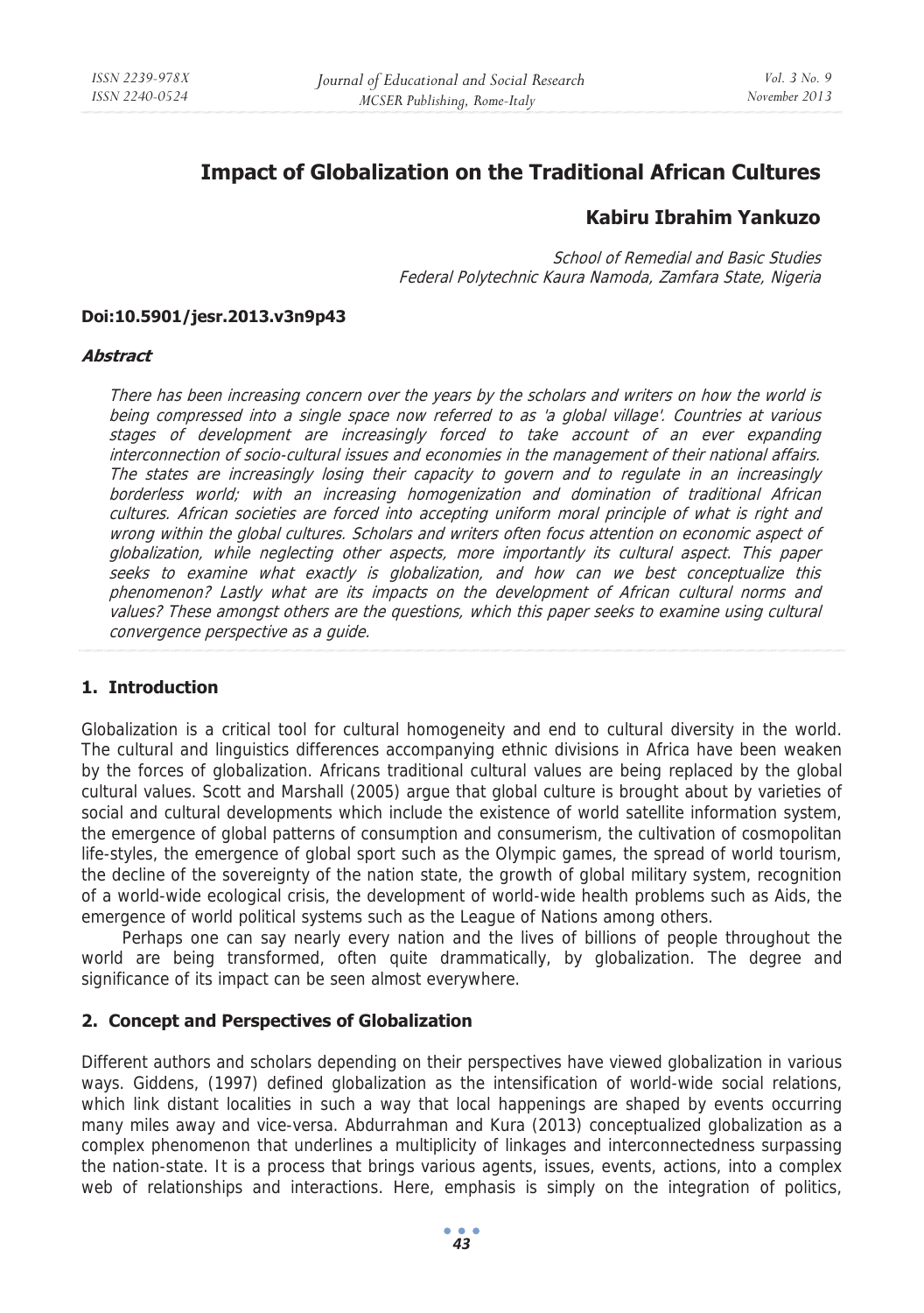economics and homogenization of global cultures. Similarly, Ritzer (2008) defined globalization as the spread of worldwide practices, relations, consciousness and organization of social life. Globalization has also been defined "as a coalescence of varied transnational processes and domestics' structures, allowing the economy, politics, culture and ideology of one country to penetrate another. The chain of causality runs from the spatial reorganization of production to international trade and to the integration of financial markets" (Mittleman, 1997:3)

Globalization therefore, has a multi dimensional process whereby cultural, economic and political relations increasingly take a global basis. It involves many agents or actors that are instrumental or are direct players in the process; these actors or agents according to (Ritzer, 2008; Liman and Onyetube, 2013) include Transnational Corporations, the multilateral institutions like the World Bank, IMF, WHO, WTO, etc. and the media.

It is this multifaceted nature of globalization that makes it perhaps the most important and pervasive phenomenon facing humanity-western and non-western. Globalization is like an uncontrollable wildfire it has started and nobody knows where it is taking us. What is evident is that no person, family, religion and society are immune to it. It is therefore shaping our society's labor markets and its pattern of inequality, its consumption and its health as well as its political stability and legitimacy. Globalization is a reality for all of us because; we are forced with no any option but to live in a global village.

Perspectives: there are different perspectives in understanding and analyzing globalization depending on the focus of the paper/study. However, globalization can be analyzed culturally, economically, politically and institutionally. Culture is the dominant perspective in this study. Jan Nederveen Pieterse (cited in Ritzer, 2008) has identified three major paradigms in theorizing the cultural aspects of globalization in 2004, specifically on the centrally important issue of whether cultures around the globe are eternally different (cultural differentialism), converging (cultural convergence) or creating new hybrid forms out of the unique combination of global and local cultures (cultural hybridization).

According to Ritzer (2008) those who adopt cultural differentialism argue that among and between cultures there are lasting differences that are largely unaffected by globalization in this perspective, globalization occurs only on the surface, and the deep structure of cultures is largely, if not totally, unaffected by it. In contrast, the cultural convergence paradigm is based on the idea of globalization leading to increasing sameness throughout the world. This is to say cultures changing, sometimes radically, as a result of globalization. While the cultural hybridization emphasizes the mixing of cultures as a result of globalization and the production, out of the integration of the global and the local of new and unique hybrid cultures that are not reducible to either the local or the global cultures.

Cultural convergence is the most relevant perspective in this study, therefore, it is adopted to serve as a guide in understanding the impact of globalization on African cultures. The reason is that the cultures of the world are seen as growing increasingly similar, at least some degree and in some ways. There is a tendency to see global assimilation in the direction of dominant groups and societies in the world especially western and Americans. This is simply cultural imperialism, westernization and Americanization of the weaker societies.

## **3. Impact of Globalization on African Cultures**

What we describe today as Africa does not exist as one entity during the pre-colonial days. The various communities which make up Africa today were developing in their own ways before the colonial factors intervene. Indeed, what existed then were various types of state organizations at various stages of development. These included empires, kingdoms, clans/villages, organizations among others. Such communities have already had their developmental process socially, economically, politically and medically but retarded by the European imperialism, which has manifested itself now in the form of globalization. What follows below is a discourse on the central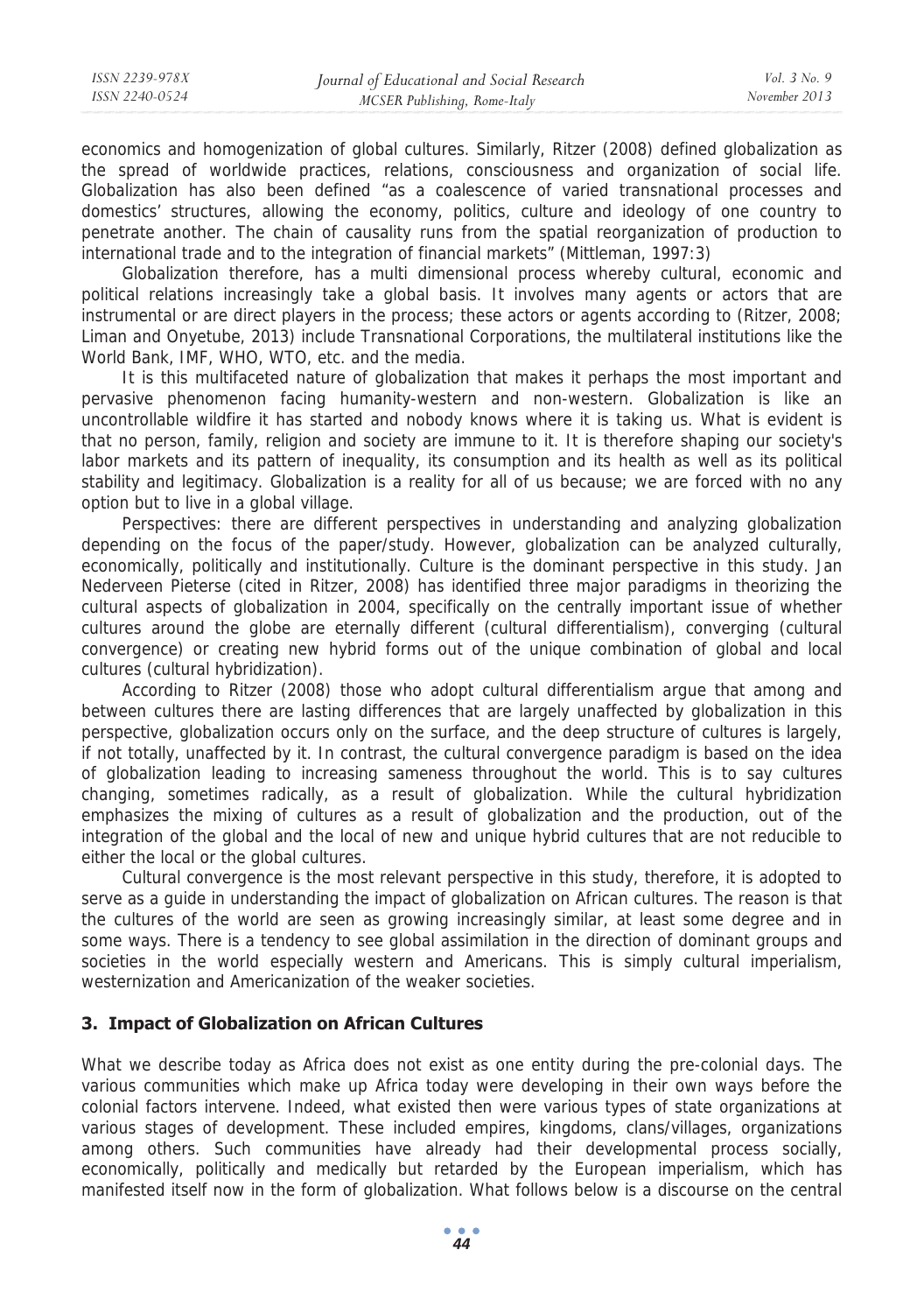theme of the paper, i.e. how globalization impacted on the traditional African cultures, considering its adverse effects on: traditional African family; indigenous/traditional medicine; education as well as its economic and political dimension in Africa.

## **4. Traditional African Family**

Family is the backbone and basic unit of every society. Some form of family exists in all human societies. The forms, process, and rules which govern family, however, differ from one society to another. Alubo, (2012) defines family as a group of people who are united by blood relationship and/or marriage which functions as a social and economic unit.

In the traditional African society, just before the rapid widespread of western imperialism and contemporary globalization, there was one type of family: the extended family system, which included a man, his wife or wives and their children, relatives and in some sense, children of the man's friends (UKA. 1969). There was good understanding, unity and feeling of oneness among the traditional African families. UKA (1969) maintained that the relationship among siblings in African culture was generally very cordial and that extended family system made it possible for members to help one another and contribute to the support of the extended family. This shows that the relationships between a child and another child was not one of dominance of one member by the other, but one of love, protection, care and respect. Obidi (2005) is in support of the assertion that extended family encouraged the development of we-feeling and members were conceived as a team, working together for the welfare and prosperity of the family. Interdependence was stressed and the welfare of all superseded the welfare and interest of the individual. In fact, traditional African families were well built, well fed, well dressed and well-to-do based on their customs and traditions.

Influx of western imperialism into Africa changed the African social structure and the pattern of family life. The western societies were ethnocentric in their belief that African cultural traditions are inferior and primitive and should be de-emphasized. And that still many Africans have it somewhere at the back of their minds that; the more their buildings, music, dressing and even food appear western. The more civilized they think they are. To be civilized then will mean to be able to think, eat, walk and speak like Europeans and Americans which is simply cultural imperialism and globalization.

We as human are shaping and affecting globalization and globalization is shaping and affecting us. One of the consequences of globalization is the end of cultural diversity and the triumph of a homogenized culture serving the needs of transnational corporation. Hence, the world eats tinned food, drinks Coca-Cola, works in industry, watches European champion leagues, World Cup, African Cup of Nations, American movies, whilst the African traditional values decline in importance. Such global commodities imply the emergence of global culture, modernity and westernization. The impact of globalization is demonstrated in situation where the socio-cultural organization of African societies such as kinship, community organizations etc. that used to bind members together were weakened by the forces of globalization. The Nike Sport Fashion and other sport wears and unsuitable tight dress have become the standard dress of the youths; the rich have become most prestigious members of today's society. Extended family system is characterized by misunderstanding, disunity, hostility, dominance of one member by the other and self-interest rather than family interest. The subsistence agricultural production was left for capitalist mode of production. The implication is not only in terms of its negative impact on our customs and traditions but also detrimental to economic development process of African societies.

Indigenous Education: - education is essential for the transmission of society's norms and values. Haralambos (1980) maintained that in small scale, non-literate societies, such as hunting and gathering bands, formal education was unknown. Young people learned their lessons for life largely by joining in the daily round of the social group. Similarly Obidi (2005) observed that children's education began in the nuclear and extended family circles. During family meetings and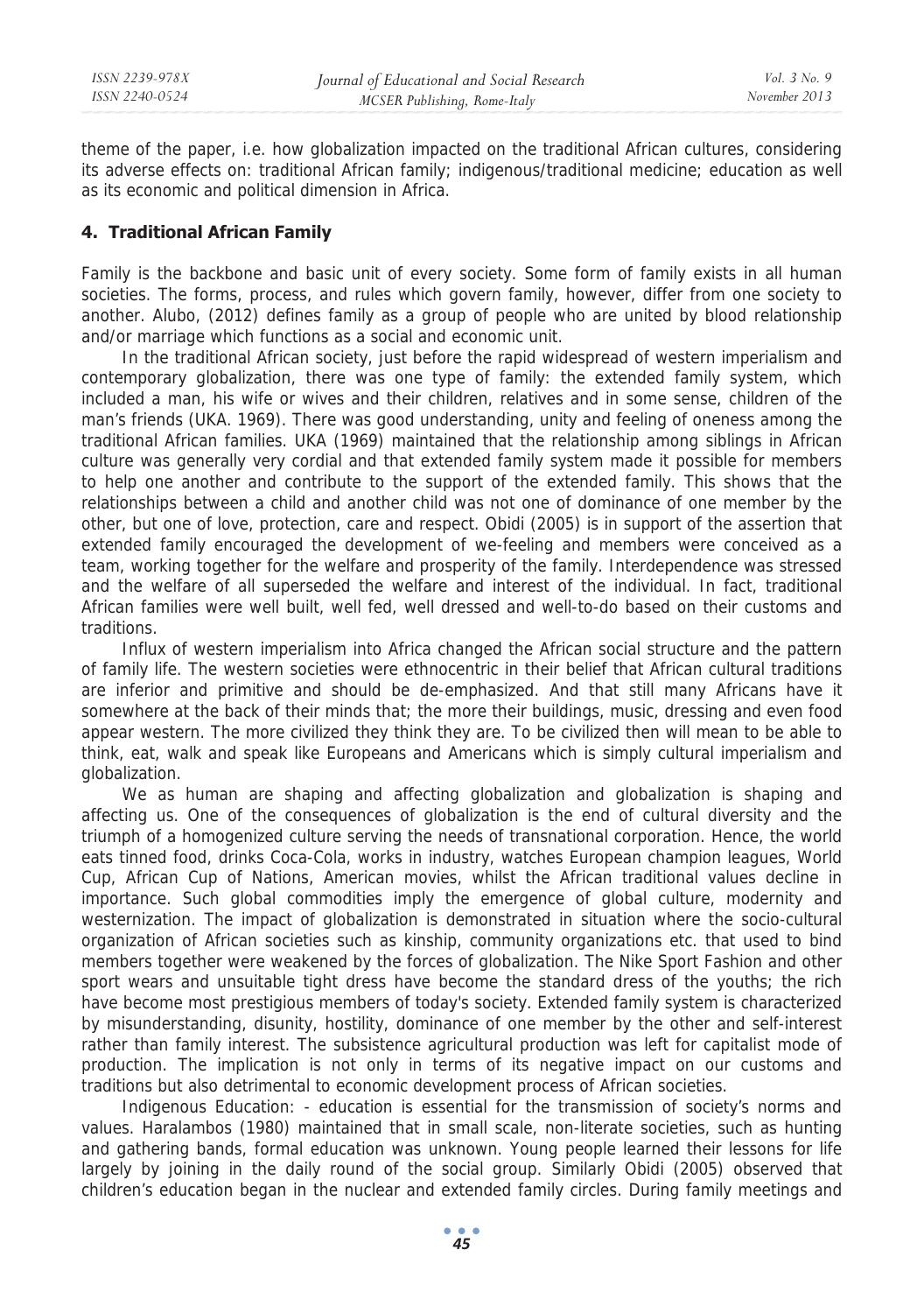visits to relatives, children learned about their origins, ancestors, gods, heritage and the origin of annual festivals. One may add that every member was taught to acquire positive personality traits like honesty, hard work, courage, endurance and sociability.

According to Obidi (2005) the majority of people in traditional society were given education at childhood level which enabled them to participate in various occupations, ranging from agriculture and allied activities to manufacturing, craftsmanship and trading. This indicates that most of the people in the traditional African societies farmed, some hunted for fames, some fished and others used local and imported resources to produce goods distribute and sell commodities. In this way we have seen that indigenous education played a vital role in the transmission of culture from one generation to the next, and in the ordering and regulating of social life as well as in leading people to know how to contribute to the economics development of their societies just before the introduction of formal/institutional education.

The introduction of western/institutional education in Africa was part of the globalizing process of western expansion. Today we receive education in the class room, using laboratories equipped with chemicals and internet facilities produced by the transnational cooperation. The implication here is our resources that would have been used for other developmental activities have now been diverted to the purchase of the internet and laboratory facilities. Furthermore, much of our knowledge of the world is gained directly through the media especially, about people, places events and how to make sense of the world. Mass media as an agent of socialization has become an integral part of our everyday life, reaching our children, organizing their entertainment and social life. A source of information and ideas regarded as authoritative and trustworthy, Hollywood, CNN, BBC e.t.c. are examples of such media houses whose main interest is westernization and Americanization of other societies.

## **5. Traditional Diagnostic and Therapeutic System of Care in Africa**

A number of scholars (Mbiti, 1969; Gusau, 1981; Oke, 1982; Tahzib 1983) have shown that Africa had its own system of health care before the advent of colonialism and the introduction of western medicine. Mbiti (1969) observed that "every village in Africa has a medicine-man within reach, and he is the friend of the community. He is accessible to everybody and at almost all times, and comes into the picture at many points in individuals and community life." In other words the various cultures had developed their medical system in line with their needs. There were various categories of practitioners of the art within these cultures. These traditional practitioners maintained the health needs of the population and included specialists like bone-setters, herbalists, midwives, diviners, magician-healers, oracle men (Mbiti, 1969; Oke, 1982; Tahzib, 1983.) these practitioners were traditionally compatible with their client (patient). For instance, Gusau (1981) noted that Hausa/Fulani people of Nigeria share the belief that traditional bone setting is generally believed to be better than the one done in hospitals. While Mbiti (1969) observed that Azande is an ethnic group in the East Africa, what ever the nature of disease, illness, misfortunes, the Azande attribute the cause to witchcraft while requires a witch doctor for its care. These observations support the fact that the traditional practitioners were highly ubiquitous and the services rendered were in consonance with the socio-economic conditions of the African as it is with other parts of the developing world.

In spite of these, the liberalization and globalization policies of the United Nations Institution continue to hinge on free market forces which have continued to negatively affect the structures of the developing economies-Navarro (1976) argued that health and medical care are inextricably linked with the capitalist system of production brought about a commodity production of health care giving rise to various form of inequalities in the distribution and access to health care and medical resources. In addition to the social inequality, one can add that hospitals are globally organized into medical departments, each requires global equipments produced by the Multinational Corporations (MMCs), so as to improve the economic development of Europe and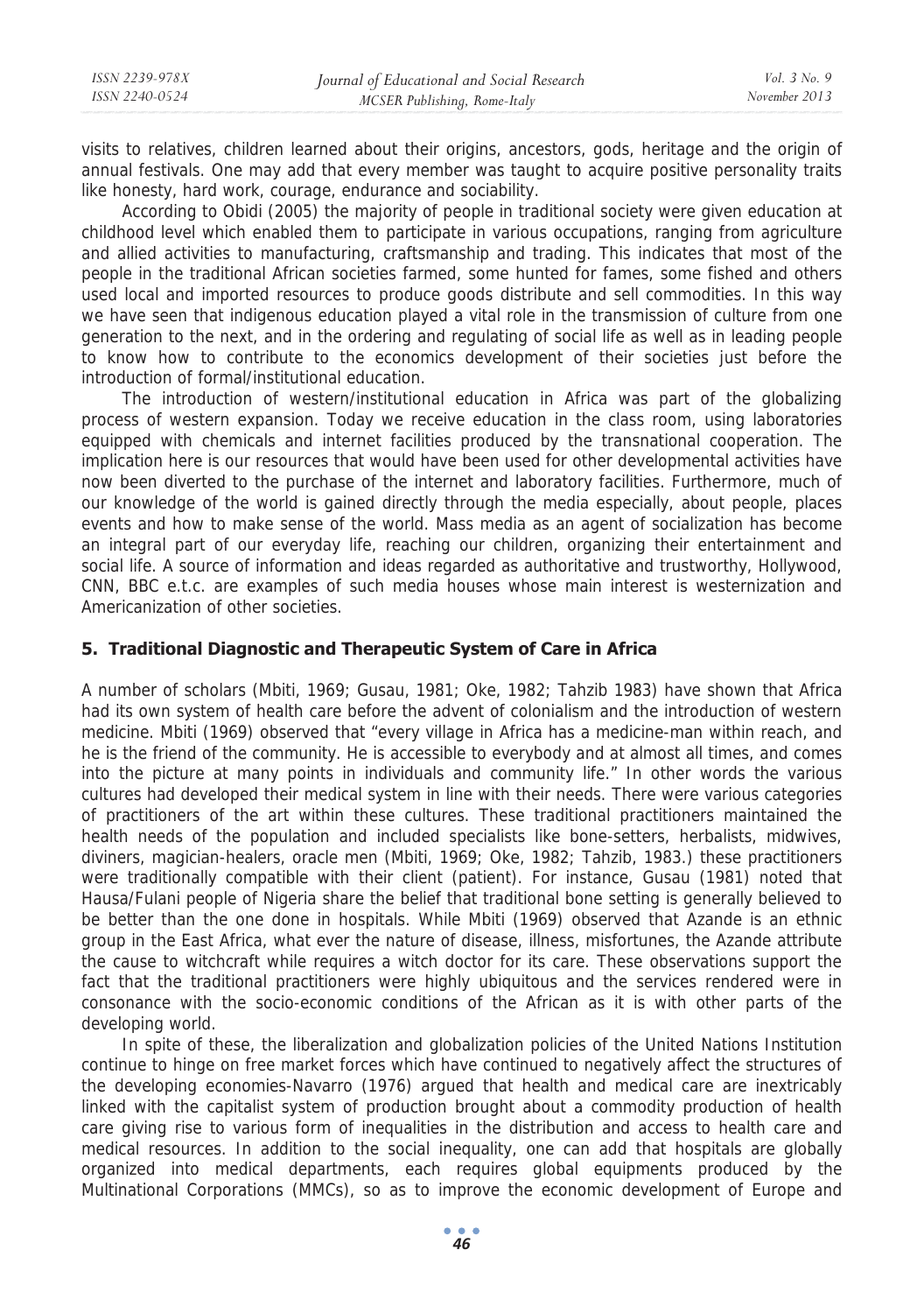America. Navarro (1976) observed that illness is open to exploitation by the practitioners of medicine and the transnational corporation in the manufacture and distribution of drugs and hospital equipment. State's intervention has involved the establishment of policies and programs which do not conflict the interest of health service producers and medical industrial complex involved in the production and selling of drugs and hospital supplies.

The implication of the efforts made by the colonial administrators to suppress traditional medicine is enormous for the fact, that there are countless number of people now in Africa striving for better health at every level of the global health care system but it remains difficult. The widen gap between the rich and the poor has denied the poor one access to better health and this adversely affect our development process. Navarro (1976) asserted that the exploitation of Africa, Asian and Latin American countries by the core capitalist nations of Europe through colonial and non-colonial linkages like globalization is identified as the root cause of underdevelopment of health and medical care resources of those nations.

## **6. Economic and Political Dimension of Globalization in Africa**

The traditional African societies were well known as skilled craftsmen engaged in the production and trading of different types of goods prior to the advent of colonialism. Among these were agricultural activities like chair making, pottery, leather goods, wood carvings, baskets e.t.c. These created job or employment opportunities for people. For these reason, according to Onyetabe and Liman (2013) there are indications that the pre capitalist, social formations have experienced a high level of productivity that might have been distorted by imperialism which manifests itself in the form of westernization, liberalization and now globalization.

Economic globalization has to do with increased economic interdependence and integration of all national economies into one global economy. Abdurrahman and Kura (2013) noted that globalization has two important dimensions: the first is concerned with economic aspects, which comprises trade, investment, technology, cross border production systems, information flows and communication; and the second deals with increased homogenization of policies and institutions in the international system on trade and capital market liberalization, standardization of policies and so on. Here, emphasis is simply on economic interests that profess breaking down of national economic barriers; the international spread of trade, financial and production activities, and the growing power of transnational corporations and international financial institutions.

Since it is the US, Western Europe and Japan that continue to account for the bulk of capital that propels globalization, then it can be argued that countries of the periphery, Nigeria and other African countries can reverse the underdevelopment tendencies under the new international division of labor and power (Ugwukah and Michael, 2010). The emergence of World Trade Organization (WTO) in 1995, world leading industrialized countries began to expand the scope of trade and investment agreements primarily to strengthen their position and dominance in a hitherto global world of inequalities. Ogunlana (2004) stated that the justification for expanding WTOs scope by the developed countries was chiefly to secure foreign investment and ensure free and unrestricted access to market through application of the general agreement on tariffs and trade.

From the foregoing, globalization with unrelated and unequal component cannot be said to be global effort to unite or foster even development. Rather, it is a calculated attempt to subdue and dominate others by western society. This has fundamental implications for the developing countries in general and Africa in particular that on one hand are being asked to open up, while on the other find the world market place impossible to penetrate this brings us to the world without borders.

Another dimension to the globalization debate is the political. Those that adopt political approach tend to emphasize the near importance of the state in the era of globalization. According to Ugwukah and Michael, (2010) the tread of globalization in its dynamics, in the integration of capital, goods and services is likely to undermine not only the sovereignty of states, but also make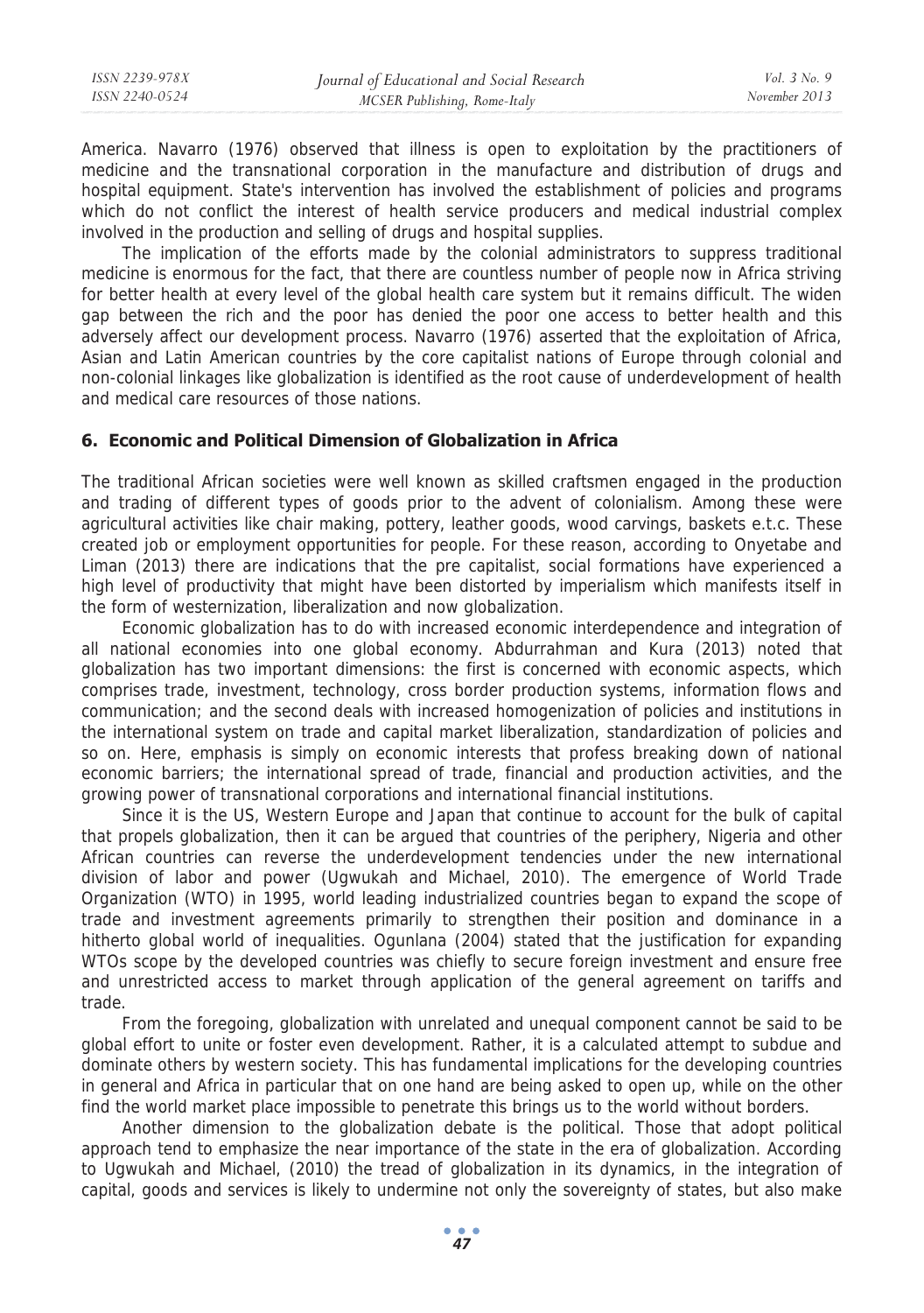| ISSN 2239-978X | Journal of Educational and Social Research | <i>Vol.</i> $3$ No. 9 |
|----------------|--------------------------------------------|-----------------------|
| ISSN 2240-0524 | MCSER Publishing, Rome-Italy               | November 2013         |

it less important in the conduct of foreign relations.

One of the most important issues in the globalization process is the question of boundary and identity as they relate to economic, social and political process. For instance, the borderless of globalization can create serious problem for national government that may find it difficult to control the Transnational companies (TNCs) on behalf of their national interests.

Furthermore, the universalization of western form of democracy has increasingly become the final form of government across the globe. This can also be demonstrated in series of protests demanding for democratic government in the Arabian nations. In addition and related to the above, is that the rise in importance of such transnational bodies as World Bank, IMF, UN and AU introduces new agents into decision making process of which the nation-states have to negotiate and contend with. Thus, the incursions of international organizations upon national sovereignty is restricting the ability of the state to uphold its own fundamental values which of course is the situation in Africa.

## **7. Conclusion**

In conclusion, it is argued in this paper that globalization of culture in Africa is nothing but cultural imperialism manifesting through the domination of the indigenous culture both in the materials and non materials modes by the foreign cultures. The paper also shows how cultural imperialism adversely affected the indigenous family structure, traditional diagnostic and therapeutic system of care in Africa and how African pre-colonial economies were destroyed or incapacitated by the forces of globalization. Though western civilization has many good things to appreciate, overemphasis on it at the detriment of our cultures is not good for our development derive, to neglect our cultural heritage is to abandon a good chunk of the criteria that determine our wholeness and originally. Therefore, there is need for proper education on the African cultural heritage in the continent. To be educated is to be intellectually, morally, physically, psychologically, socially, spiritually as well as culturally balanced.

#### **References**

- Abdurrahman A.D. and Kura Y.S. (2013) Globalization: an Introduction. In Abdurrahman A.D. and Kura Y.S. (eds) Work and Productivity in the Era of Globalization. The Nigerian Experience, Ibadan: Focus Publishers.
- Alubo O. (2012) Sociology: A Concise Introduction\_Jos: Ichejum Press.

Giddens, A. (1997). The Consequences of Modernity. Cambridge Polity Press.

- Gusau G.A. (1981) Traditional Medicine, its Practitioners and their Patient, in Sokoto-Nigeria. An unpublished B.sc Project, Sociology Department Usmanu Danfodio University Sokoto.
- Haralambos M. (1980) Sociology: Themes and Perspectives: London: Oxford. University Press.
- Liman A. and Onyetube J.E. (2013). Globalization and Trans-border Trade: Implication for Work and Productivity in Nigeria. In Abdurrahman A.D. and Kura Y.S. (eds) Work and Productivity in the Era of Globalization: The Nigerian Experience, Ibadan: Focus Publishers.

Mbiti S.J. (1969) African Religions and Philosophy, London: Edinburgh.

- Mittleman, James H. (1997) "How Does Globalization Really Work" Mittleman, James H. (ed) Globalization: Critical Perspectives, Boulder: Lynne Rienner.
- Navarro, V. (1976) "Social Class, Political Power and the State and their Implication for Medicine". International Journal of Health Services 4:527

Obidi S.S. (2005) Culture and Education in Nigeria: A Historical Analysis; Ibadan: University Press PLC.

- Ogunlana, O.A (2004) "New Issues for Negotiation under the World Trade Organization (WTO) and the Implication for Developing Countries" Bulletin Publication of the Central Bank of Nigeria. Volume 28:4.
- Oke E.A. (1982) Traditional Health Services: an Investigation of the Providers and the Level and Patterns of Utilization among the Yorubas, Ibadan, University of Ibadan Department of Sociology.